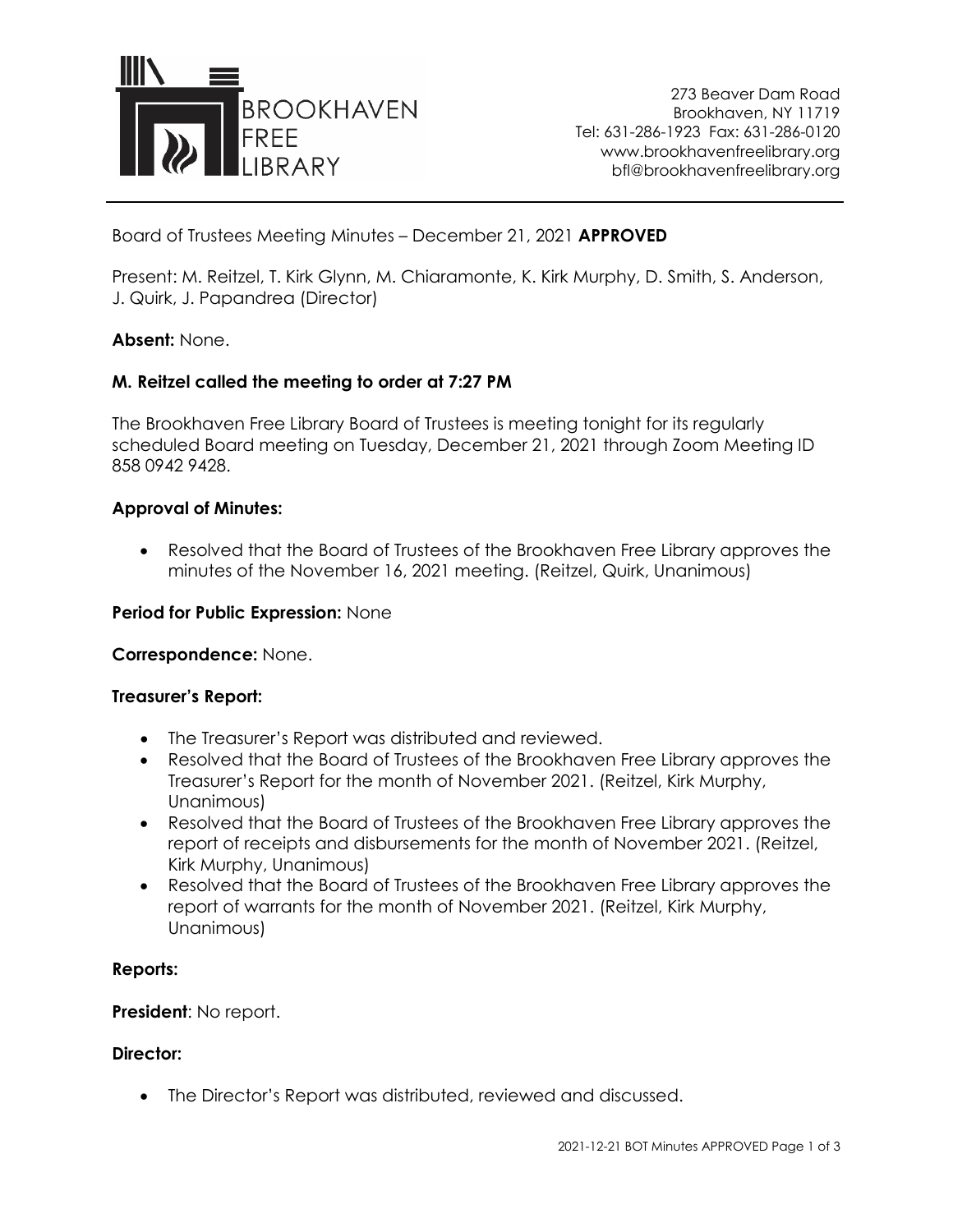

273 Beaver Dam Road Brookhaven, NY 11719 Tel: 631-286-1923 Fax: 631-286-0120 www.brookhavenfreelibrary.org bfl@brookhavenfreelibrary.org

- The Director presented the Board with a request to award staff additional Paid Time Off hours to full-time staff members, in light of the fact that Christmas and New Year's days both fall on Saturdays.
- J. Quirk made a motion to award 7.5 hours of PTO for both Christmas and New Year's days (15 total hours) for all full-time employees. (Quirk, Reitzel, Unanimous)
- A completely revised Circulation Policy was included with the Director's report and discussed.
- President Reitzel made a motion to accept the new Circulation Policy. (Reitzel, Anderson, Unanimous)
- Resolved that the Board of Trustees of the Brookhaven Free Library accepts the Director's Report. (Reitzel, Quirk, Unanimous)

# **Committee reports:**

**Building and Grounds**: None **Finance:** None **Public Relations**: None **Nominating**: None **Technology**: None **Administrative/Policy**: None

# **New Business:**

- Motion to accept the 2022 Calendar of Closings and Meeting Dates. (Quirk, Smith, Unanimous).
- Motion to accept the 2022 Payroll Date Schedule and authorize payments as described. (Reitzel, Kirk Murphy, Unanimous).
- SCLS 2022 Budget was distributed and reviewed.
- J. Quirk made a motion to approve the proposed SCLS budget for 2022. (Quirk, Reitzel, Unanimous)
- Motion to vote for Harold Trabolt as SCLS Trustee representing the Town of Brookhaven. (Reitzel, Smith, Unanimous).
- A draft FY 2022-2023 Budget was distributed. The Director noted that any potential increases will take cost of living, employee performance and/or salary comparison with libraries of similar budgets and service populations into account. Trustees were in favor of revising the current draft by removing the Page position salary line from the salaries budget.

# **Old Business:**

• On-going COVID-19 response plan was discussed. No significate changes to operations proposed at this time. Sunday hours discussed as well.